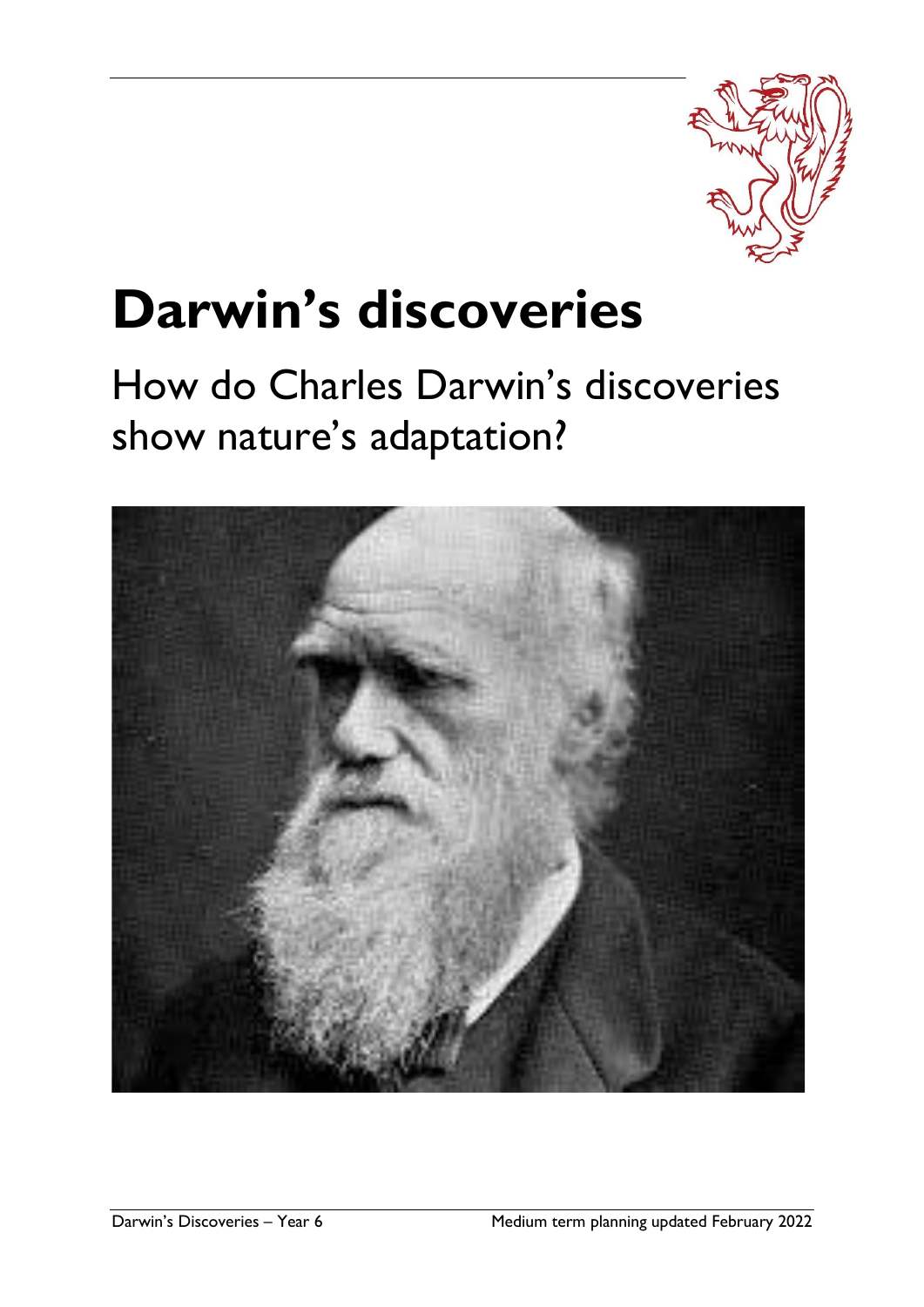### **Overview of theme:**

This unit will have a scientific emphasis and will build upon work from previous years where children learnt about how humans change into old age and they noticed that animals, including humans, have offspring, which grow into adults. In this unit, the children will work scientifically to discover how living things change over time and learn how fossils can provide information about living things that inhabited the Earth millions of years ago. The children will progress in KS3 to learning about genetics and evolution – including variations between species that means some organisms compete more successfully, which can drive natural selection.

In Year 6, the main intent of this theme is to teach the children to identify how animals and plants are adapted to suit their environment in different ways and that adaptation may lead to evolution over time. By the end of the topic, the children will be able to recognise that living things produce offspring of the same kind, but normally offspring vary and are not identical to their parents.

| <b>Useful</b> |
|---------------|
| information   |
| and reference |
| for parents:  |

[www.mathletics.co.uk](http://www.mathletics.co.uk/) - for maths skills. <https://ttrockstars.com/login> – for times table practice. [www.spellingshed.com](http://www.spellingshed.com/) - for spelling practice.

| <b>Homework</b> | A trip to the <b>British Museum</b> would be beneficial, where you can |
|-----------------|------------------------------------------------------------------------|
| linked to       | look at original artefacts.                                            |
| theme:          | In addition, a trip to the <b>Natural History Museum</b>               |

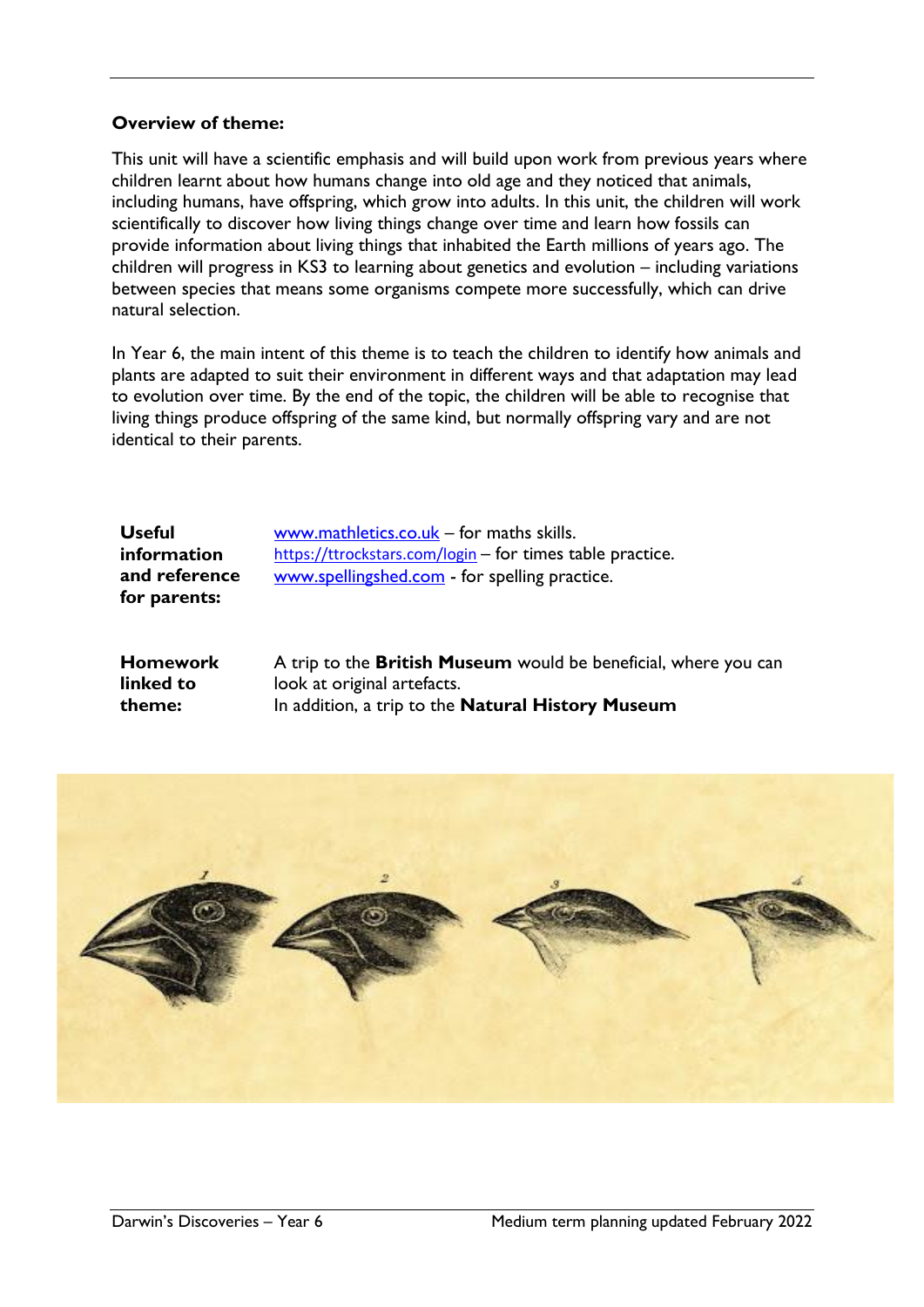#### **Curriculum over the half-term and cross-curricular links to the main theme:**

|                    | Subject focus of the theme: Science                                          |
|--------------------|------------------------------------------------------------------------------|
|                    | Core text: Skellig by David Almond & The Highwayman by Alfred Noyes          |
| <b>English</b>     | To write an explanation text                                                 |
|                    | To write a newspaper article                                                 |
|                    | To write a short story                                                       |
|                    | Pupils to focus on: multi-clause sentences, all advanced punctuation,        |
|                    | ambitious verb forms including subjunctive, simple/perfect/progressive       |
|                    | verbs.                                                                       |
| <b>Mathematics</b> | Angles, measures and geometry                                                |
|                    | Ratio and proportion                                                         |
|                    | <b>Statistics</b>                                                            |
| <b>Science</b>     | To recognise that living things have changed over time and that fossils      |
|                    | provide information about living things that inhabited the Earth millions    |
|                    | of years ago.                                                                |
|                    | To recognise that living things produce offspring of the same kind, but      |
|                    | normally offspring vary and are not identical to their parents.              |
|                    | To identify how animals and plants are adapted to suit their                 |
|                    | environment in different ways and that adaptation may lead to                |
|                    | evolution.                                                                   |
| Art and design     | To investigate animals in their natural habitats using a variety of artistic |
|                    | media: printing (polystyrene, monoprinting, screen printing), oil pastels    |
|                    | and textiles.                                                                |
|                    | To create a map of the route of the beagle using textiles and sewing.        |
|                    |                                                                              |
|                    |                                                                              |
| <b>PE</b>          | <b>Gymnastics, Dance and Net and Wall skills</b>                             |
|                    | The children will learn to perform gymnastic movements with                  |
|                    | fluency, explore, improvise and combine dance movements and select           |
|                    | and apply shots for a game situations                                        |
|                    |                                                                              |
| <b>PSHE</b>        | How to resolve conflicts between friends and family members                  |
|                    |                                                                              |
| <b>French</b>      | <b>Musical Instruments</b>                                                   |